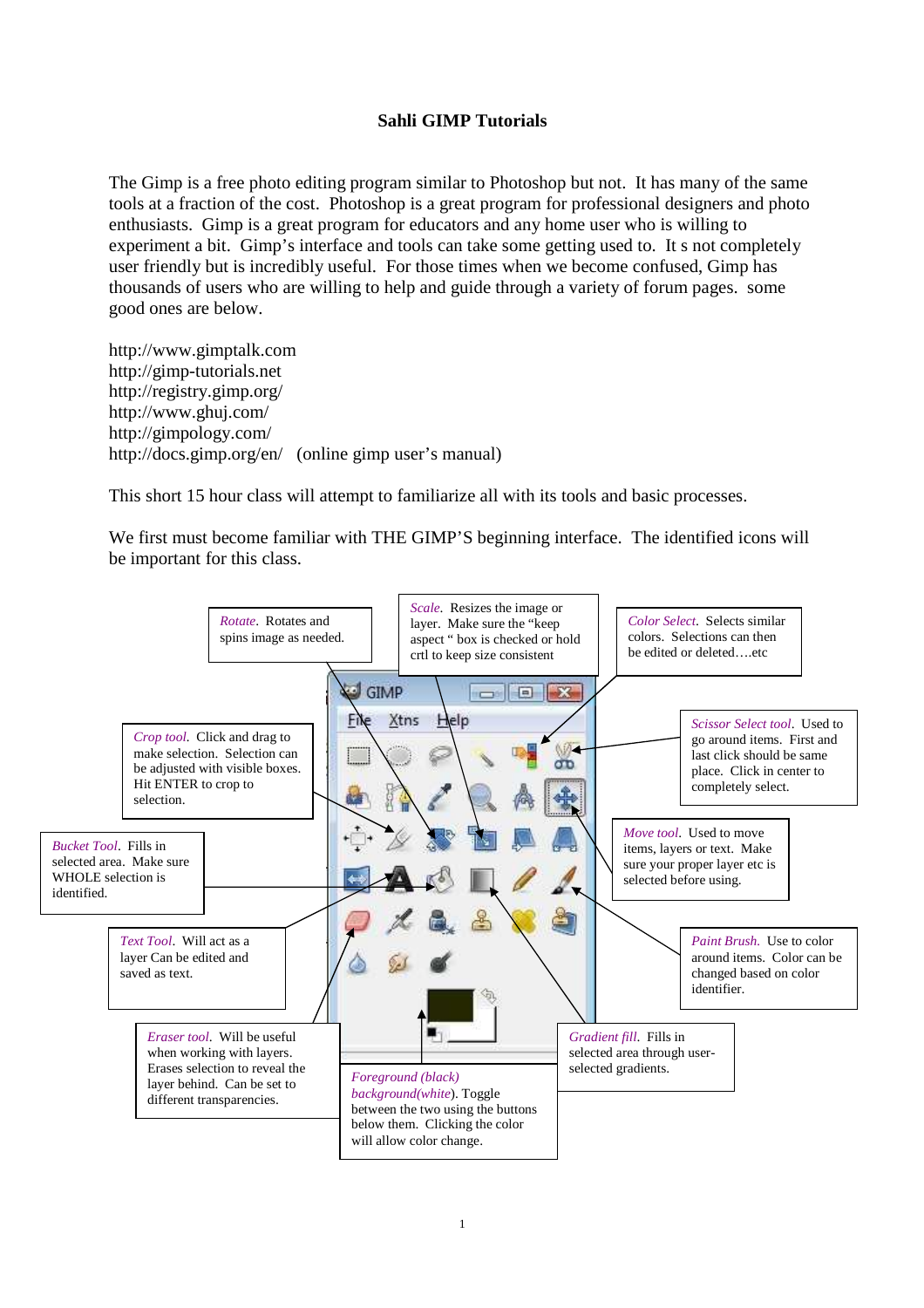## **Keys and tips**

- $\triangleright$  When working with layers save early and save often. Save as .xcf to be allowed to continue working with layers. Save as JPG for compatibility with other programs (Word, PowerPoint, ETC..)
- $\triangleright$  When working with picture and non text layers, immediately name the layer. Failure to do this could flatten image and layer will not be usable.
- $\triangleright$  Make sure Layer Dialogue box is open and layer to be working on is highlighted.
	- o Windows
		- **-** Dockable dialogues

• Layers

- When coloring a background after selection don't forget to "Select" "Invert" or selected image will disappear
- $\triangleright$  If the eraser does not erase, make sure that correct layer is selected. If that is not the problem, click LAYERS-TRANSPARNCY-ADD ALPHA CHANNEL
- $\triangleright$  Edit-Undo
- $\triangleright$  GIMP is not a text editor but can modify and enhance text... Layer information is necessary.
- $\triangleright$  Text enhancements are often times new layers, so they will not move or edit with original text layer.
- Anything Photoshop can do Gimp can do cheaper (free). High end Photoshop users will disagree.
- $\triangleright$  Save final photo as .jpg so it can be used by any other applications.

# **Coool features**

Drag and drop opening of pictures File create screen shot It's FREE Donations are accepted.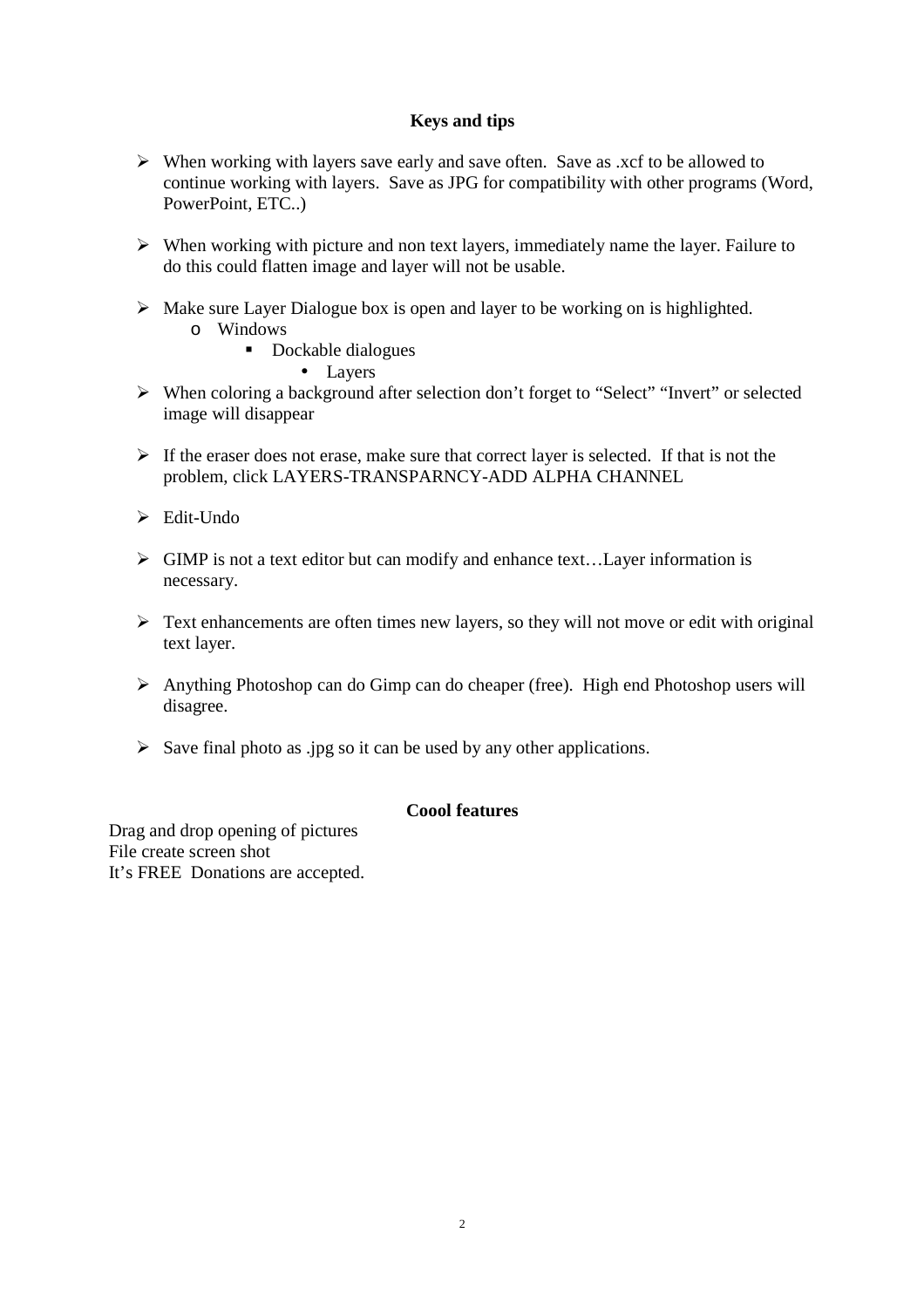# **Resizing a PHOTO**

## **NEED**

Many documents do not need the super high quality that many cameras are now capable of. How many times have we gone to a web page or received an emailed photo that took up too much of the screen? Resizing to ease in sending and receiving and loading is an absolute necessity.

#### **PROCESS**

Open picture in GIMP

File-Open put picture from school computer here with network options. OR

Open folder with pictures and pull one over to the GIMP.

Click "layer" "scale layer" to open dialogue box Identify size wanted. Place width in first box then click in second and ratio will stay the same.

# **Cropping a PHOTO**

#### **NEED**

Often times a photo does not fit the needed proportion requirements of a document or a print. Other times, there are sections of the photo that are not needed in the picture (Uncle Bob). Cropping allows removal and proportioning of those situations.

#### **PROCESS**

Click the crop tool (Exacto Knife)

Click on an approximate beginning area of photo and drag diagonally across to other approximate area of crop. Lighter area is what is selected. Darker area will be cropped out.

> Corner boxes will show up on release of mouse. These boxes allow for resizing.

Hit "Enter" when lines are where you want the picture to be. File- Save or Save as depending on purpose.

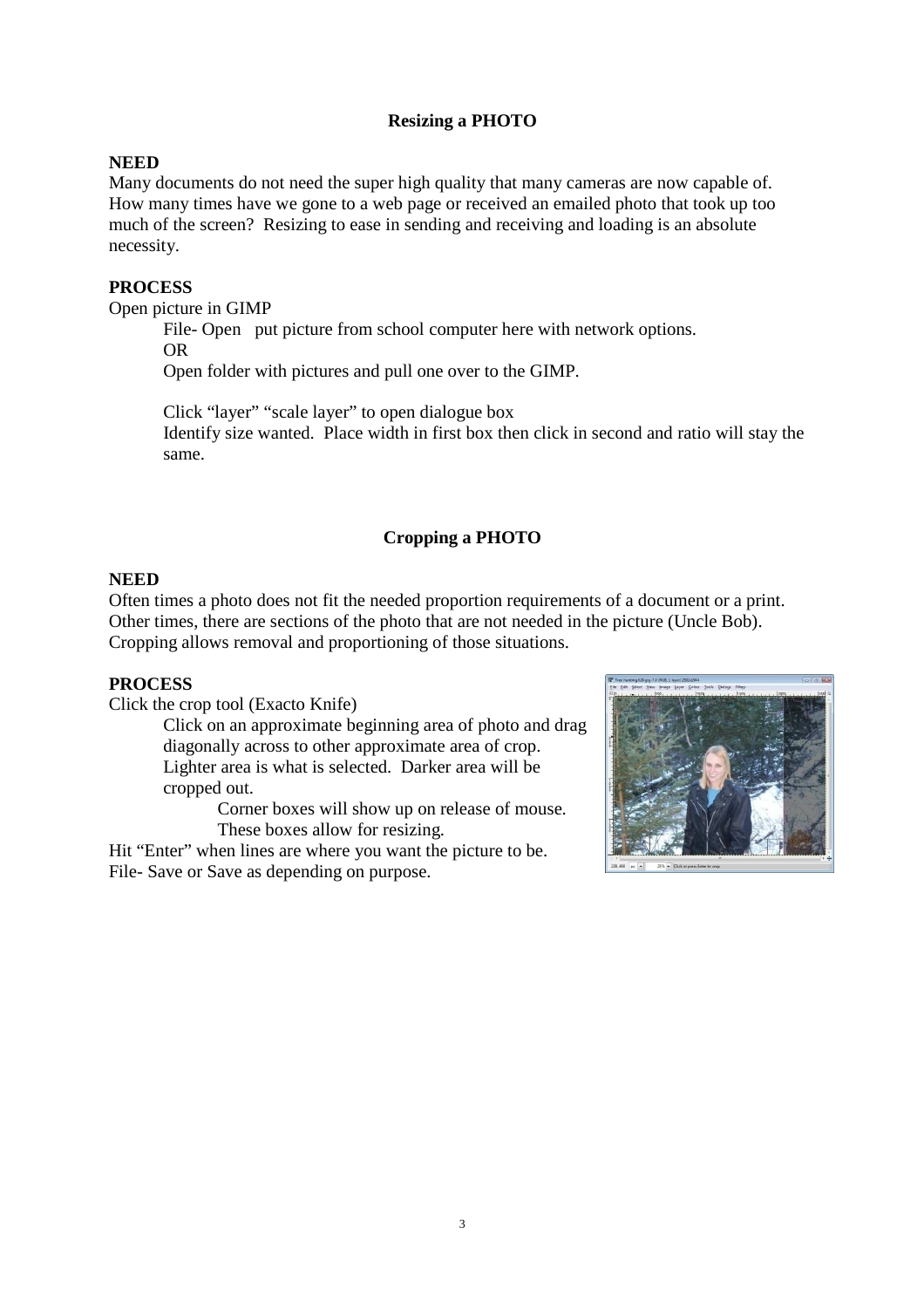### **Cutting a Selection**

#### **NEED**

Many pictures have a background that is unneeded or a selection needs to be moved to another place.

### **PROCESS**

Open picture in GIMP

Click on Scissor select tool (scissors)

Click around object needed to be highlighted

The more contrast from object to background the easier it will be

Begin and end in the exact same spot (same dot)

Move lines to correspond with contrasted image Click in the middle of selection to complete the selection (Moving lines will appear

around the selection). If they do not-start again.

Image is now selected and ready for further editing.

#### **Filing a selection**

#### **NEED**

Photos used for writing have a very specific need and use. We must be able to identify that need and use for it to be useful for the students and their readers. Backgrounds left in pictures that are printed and used for instruction purpose are a hindrance to that purpose. I have become familiar with GIMP for this reason. Cool layers and gradients are neat in the right application but often we as educators do not need them. We need pictures that help with our instruction and presentation.

#### **PROCESS**

Image should already be selected as identified above.

Click SELECT---INVERT to select background See note on page 2 Click the bucket

Make sure whole selection is selected and background or foreground is chosen SELECT—NONE and crop as necessary ERASE mistakes



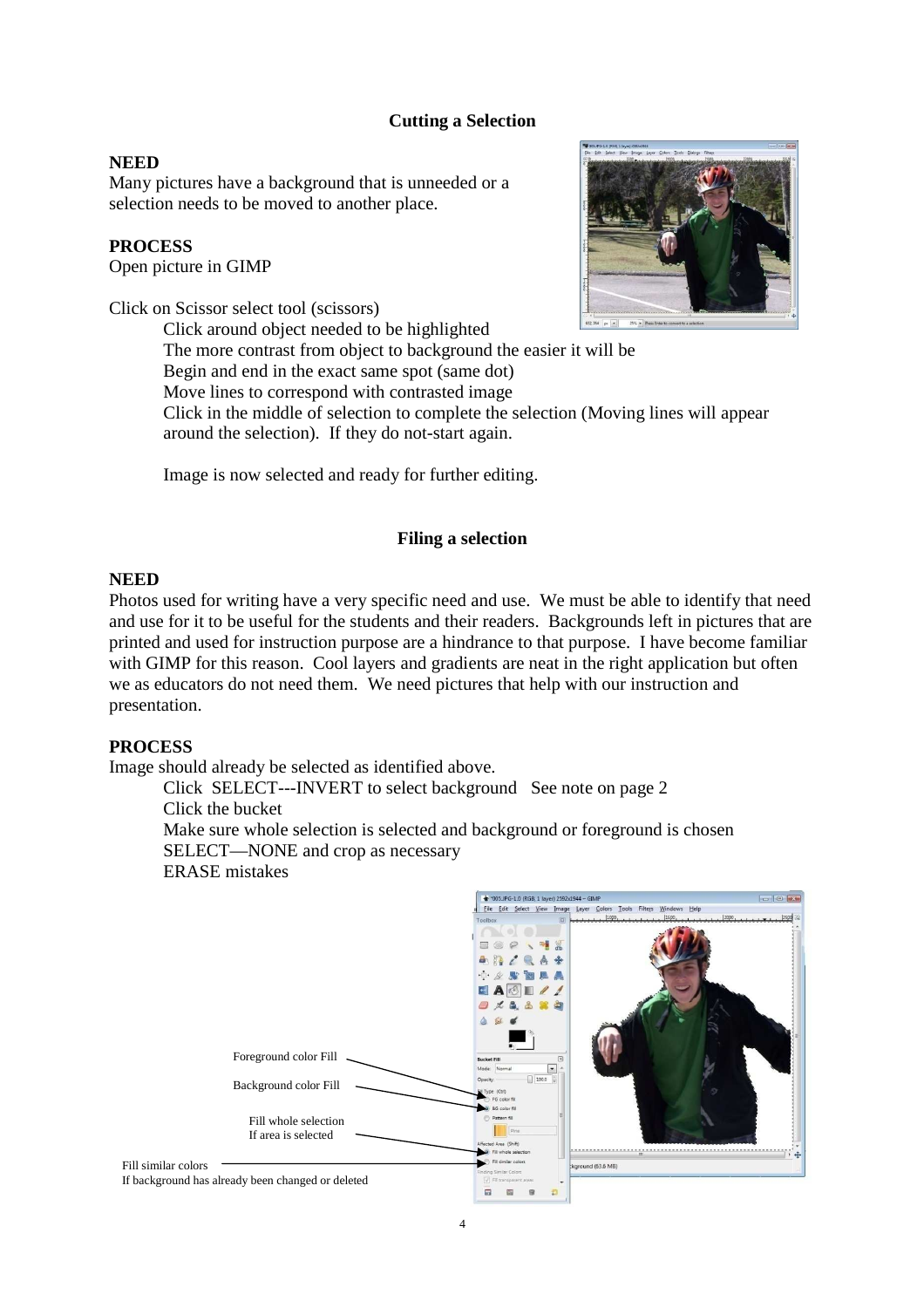### **Layers**

## **NEED**

Photographs used for a specific purpose often have needs. If you are using GIMP to create a flyer, announce a celebration, or fool a relative, layers make it all possible and more easily editable. Working with layers in GIMP is a process that can be tough to learn but worth it. Layers will allow individual editing without adjusting the whole product.

The steps to familiarize oneself with the process will include layered images. Simplified (hopefully) steps are below.

## **PROCESS**

Begin with two photographs both opened in GIMP. Identify which photo will be edited to be placed on the top. Here we will place a pineapple on a fruit basket. Pineapple will be on top.

Crop and select just image needed. Remove all background from the item as discussed earlier. We now need to copy selected image.

RIGHT CLICK on selected Image EDIT

CUT or COPY



Original pineapple picture is now basically done unless errors are evident. Minimize window. Do not close or change selection. We may need to right click edit copy again.

Bring Background picture back to working area. Here the fruit basket will be the background image. Open Layer dialogue box **WINDOWS** 

> DOCKABLE DIALOGUES LAYERS

We now need to paste the pineapple on the fruit. RIGHT CLICK on the fruit EDIT PASTE AS NEW LAYER



In the layer dialogue box, change the name of the newly pasted pineapple. This makes further layer editing easier, and allows for continued editing. Double click on the newly pasted layer; it may be called "clipboard". Then change the name to something identifiable. I called the new layer pineapple……hehehe

Save your new image. Image is not complete, but progress should be saved, so you do not have to redo.

FILE

SAVE AS

Choose a name and add .xcf Dot xcf will allow for further editing of layers. If you leave it JPG, you will flatten image and lose layer options, BUT it must be JPG to be recognized in other applications (word etc…)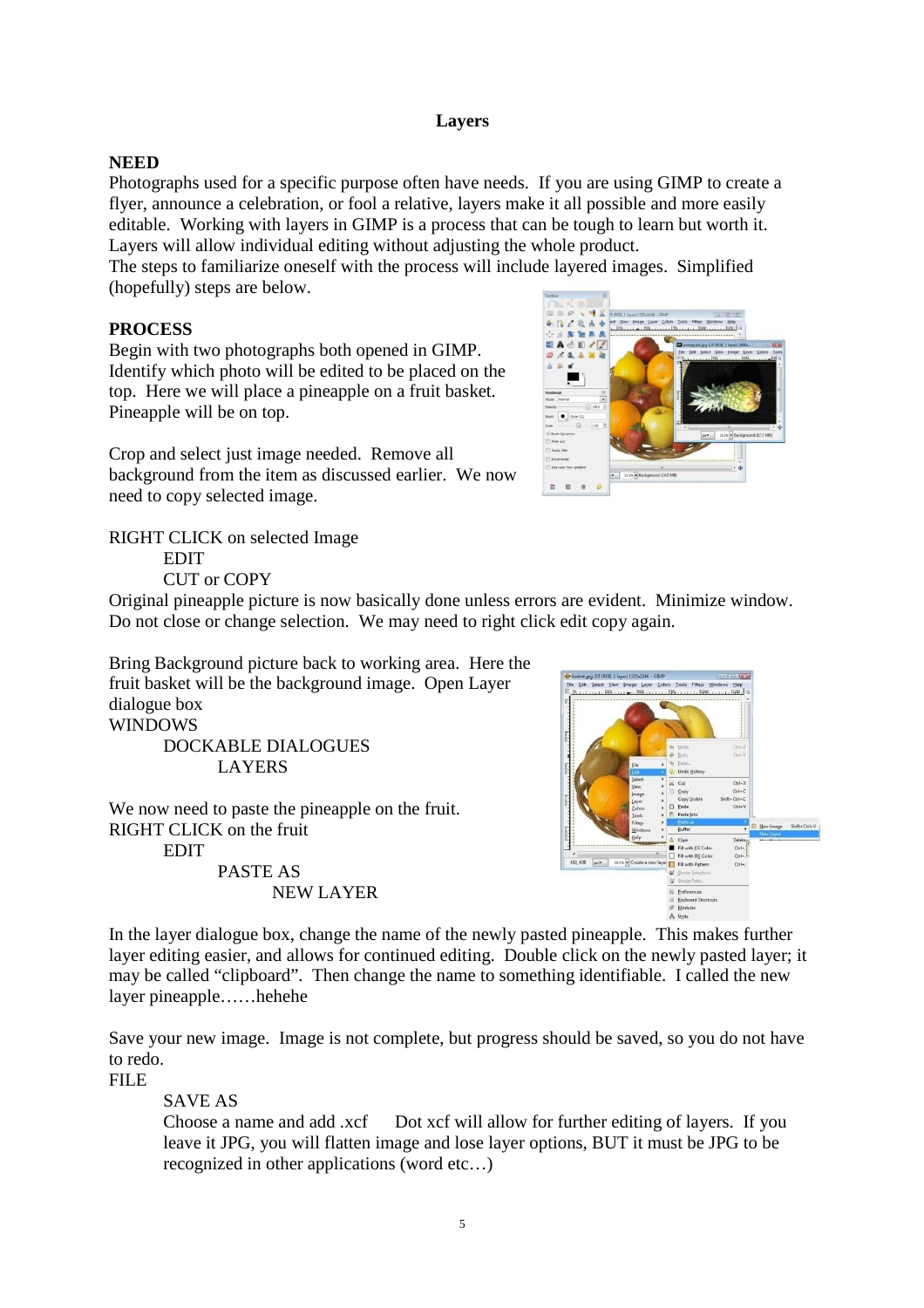The following steps are concerned with editing the  $\left| \begin{array}{c} \text{if } \text{if } p \text{ is the button} \\ \text{fipping, this is the button} \end{array} \right|$  layers and merging when done. The top layer often does not come in the correct orientation. It also may need some color and brightness editing.

We will first resize (scale) the pineapple. This will work best with the scale icon.

Click scale then image Pull and push corners to where you want the image.

"Keep Aspect" Box should be checked unless you want to hold the Crtl button



Rotating the image is pretty similar. Click the rotate icon and twist layer until it is where you want.

To make the image perfect, adjust color, brightness etc…

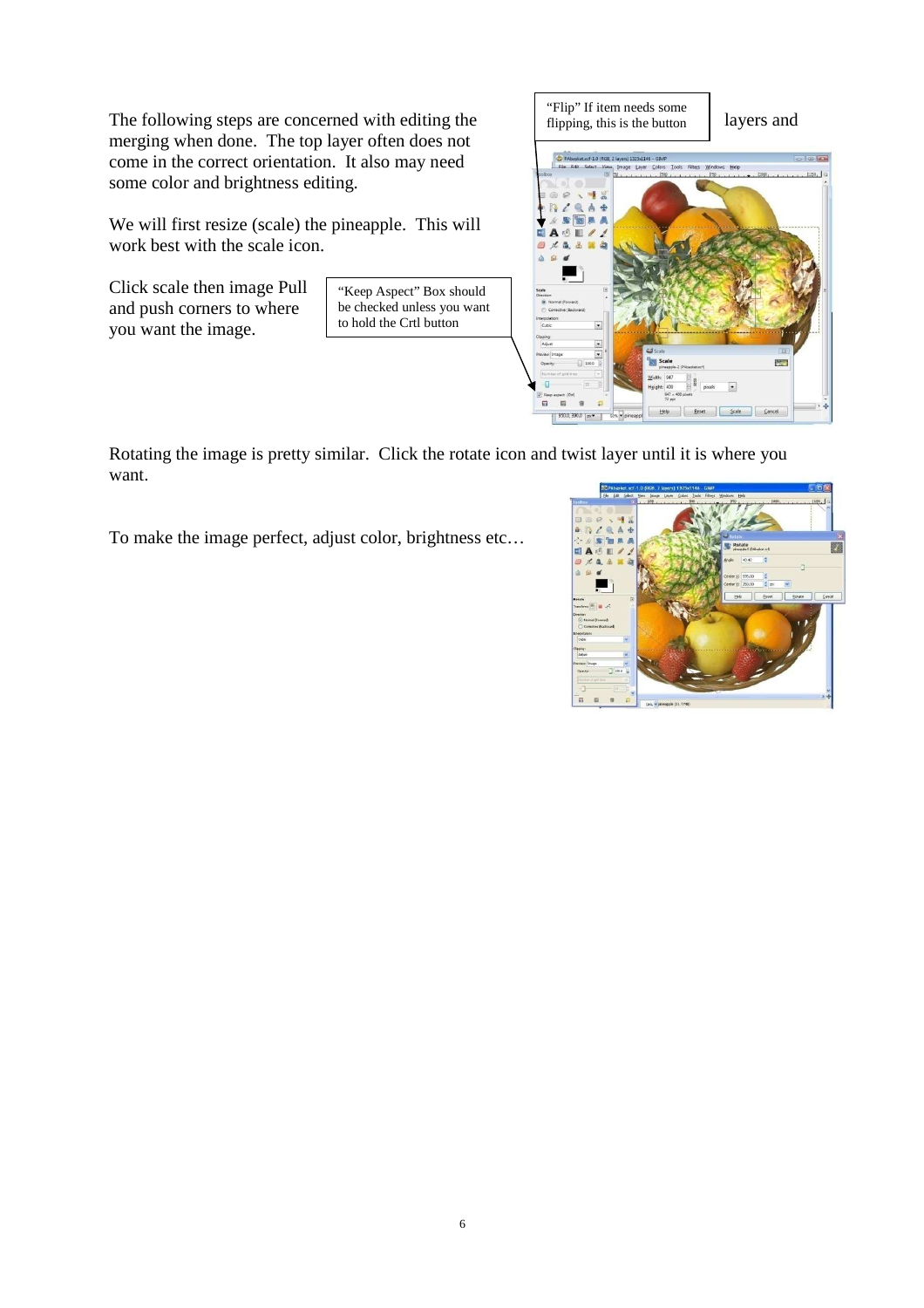#### **New document**

### **NEED**

We may need to create a variety of documents to warn, invite, inform, or whatever. Of course Microsoft WORD can create some of these, but with an image editor, one can make it better and more colorful.

## **PROCESS**

Open GIMP. From there hit "file" "new". A new window will open with options. There are a series of preset sizes available through the template box. These will be handy if you know what you are doing. You can also customize if you know what you will be doing with your document. If you click on "advanced options, you will get background options, resolution options, and other options. For a full page document choose Letter then reduce size by an inch so 7.5 by 10. That keeps the resolution strong.

> $\checkmark$  If you are planning on putting another image on the new background, make sure the size of your new document is not too large for your images you plan on layering. IF the new layers are too small, they will become pixilated upon enlarge.

#### **Background fill**

#### **NEED**

Strictly cosmetic I think. Regular color or gradients can add to the appearance of the document. Gradients are nice for announcements and such. Plain color will work for warnings and wall posters.



*Background fill*  Click the bucket Choose background or foreground color Make sure Fill whole selection is clicked Click on background or foreground box to choose color. If FG box, top box……